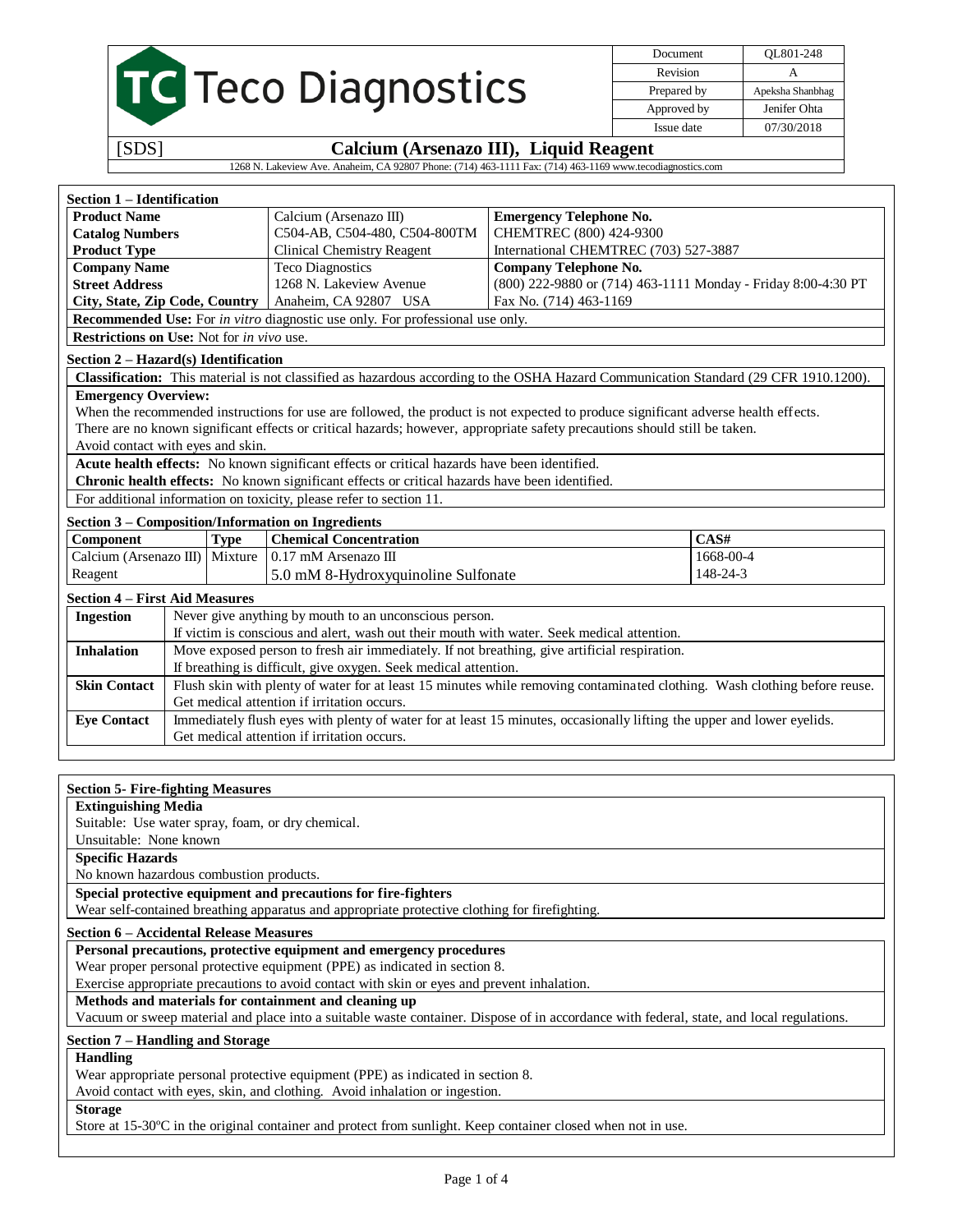|       | <b>TC</b> Teco Diagnostics                  |                            | OL801-248<br>Apeksha Shanbhag |
|-------|---------------------------------------------|----------------------------|-------------------------------|
|       |                                             | Prepared by<br>Approved by | Jenifer Ohta                  |
| 50001 | $\alpha$ is $\alpha$ in the single $\alpha$ | Issue date                 | 07/30/2018                    |

## [SDS] **Calcium (Arsenazo III), Liquid Reagent**

1268 N. Lakeview Ave. Anaheim, CA 92807 Phone: (714) 463-1111 Fax: (714) 463-1169 www.tecodiagnostics.com

| Components with workplace control<br>parameters | The product contains no components with occupational exposure limit values.         |
|-------------------------------------------------|-------------------------------------------------------------------------------------|
| <b>Engineering Controls</b>                     | No special ventilation requirements. Good general ventilation is sufficient.        |
| <b>Personal Protective Equipment</b>            |                                                                                     |
| <b>Respiratory Protection</b>                   | Respiratory protective equipment is not required where adequately ventilated.       |
| <b>Hand Protection</b>                          | Wear chemical-resistant, impervious gloves                                          |
| <b>Eve Protection</b>                           | Safety glasses with side shields recommended.                                       |
| <b>Protective Clothing</b>                      | Wear a lab coat.                                                                    |
| Other protective equipment                      | Ensure the eyewash station and/or safety shower/wash is located near the work area. |

Handle in accordance with good industrial hygiene practice. After handling the product, remove gloves using proper glove removal technique (without touching outer surface of glove), and dispose gloves according to applicable laws and good laboratory practices. Wash hands thoroughly. Also wash hands before eating, smoking, using the lavatory, and at end of the work period.

## **Section 9 – Physical and Chemical Properties**

| <b>Appearance</b>                                   | Red liquid    |
|-----------------------------------------------------|---------------|
| Odor                                                | N/A           |
| Odor threshold                                      | N/A           |
| рH                                                  | N/A           |
| Melting point / freezing point                      | N/A           |
| Initial boiling point and boiling range             | N/A           |
| <b>Flash point</b>                                  | N/A           |
| <b>Evaporation rate</b>                             | N/A           |
| <b>Flammability</b>                                 | Not flammable |
| <b>Upper/lower flammability or explosion limits</b> | N/A           |
| Vapor pressure                                      | N/A           |
| Vapor density                                       | N/A           |
| <b>Relative density</b>                             | N/A           |
| Solubility                                          | N/A           |
| <b>Partition coefficient: n-octanol/water</b>       | N/A           |
| <b>Auto-ignition Temperature</b>                    | N/A           |
| <b>Decomposition Temperature</b>                    | N/A           |
| <b>Viscosity</b>                                    | N/A           |

| Section 10 – Stability and Reactivity        |                                                             |                                                                        |                          |                                   |                          |  |  |
|----------------------------------------------|-------------------------------------------------------------|------------------------------------------------------------------------|--------------------------|-----------------------------------|--------------------------|--|--|
| <b>Reactivity</b>                            |                                                             | Reacts with serum.                                                     |                          |                                   |                          |  |  |
| <b>Chemical stability</b>                    |                                                             | Stable under recommended storage conditions as indicated in section 7. |                          |                                   |                          |  |  |
| <b>Possibility of hazardous reactions</b>    |                                                             |                                                                        | No information available |                                   |                          |  |  |
| <b>Conditions to avoid</b>                   |                                                             | Avoid high temperature, high humidity conditions                       |                          |                                   |                          |  |  |
| Incompatible materials                       |                                                             | No information available                                               |                          |                                   |                          |  |  |
| <b>Hazardous decomposition products</b>      |                                                             | No information available                                               |                          |                                   |                          |  |  |
| <b>Section 11- Toxicological Information</b> |                                                             |                                                                        |                          |                                   |                          |  |  |
|                                              | <b>Route of Entry/Exposure</b><br>Skin contact, eye contact |                                                                        |                          |                                   |                          |  |  |
| <b>Effects of acute exposure</b>             |                                                             |                                                                        |                          |                                   |                          |  |  |
| <b>Skin contact</b>                          |                                                             | May cause mild irritation.                                             |                          |                                   |                          |  |  |
| Eve contact                                  |                                                             | May cause mild irritation.                                             |                          |                                   |                          |  |  |
| <b>Ingestion</b>                             |                                                             | May be harmful if ingested.                                            |                          |                                   |                          |  |  |
| <b>Inhalation</b>                            |                                                             | May cause irritation to mucous membranes and upper respiratory tract.  |                          |                                   |                          |  |  |
| <b>Effects of chronic exposure</b>           |                                                             | No information available                                               |                          |                                   |                          |  |  |
| <b>Toxicity:</b>                             |                                                             |                                                                        |                          |                                   |                          |  |  |
| Component                                    | <b>Chemical</b>                                             |                                                                        | <b>Acute Toxicity</b>    | <b>Chronic</b><br><b>Toxicity</b> | <b>Other Information</b> |  |  |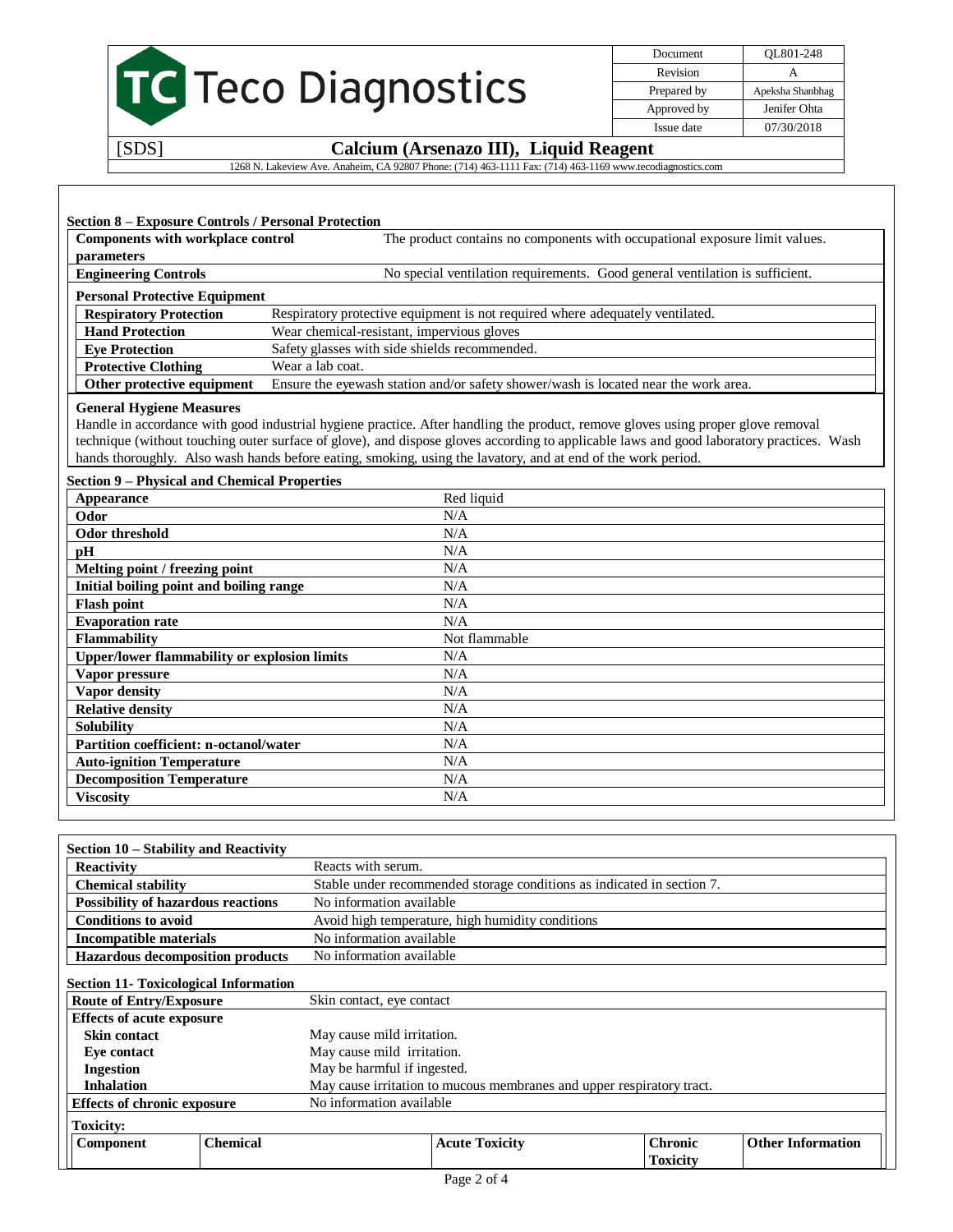# **TC** Teco Diagnostics

[SDS] **Calcium (Arsenazo III), Liquid Reagent**

Document QL801-248 Revision A Prepared by Apeksha Shanbhag Approved by Jenifer Ohta Issue date 07/30/2018

#### 1268 N. Lakeview Ave. Anaheim, CA 92807 Phone: (714) 463-1111 Fax: (714) 463-1169 www.tecodiagnostics.com Calcium (Arsenazo III) Reagent Arsenazo III  $\vert$  LD50 Oral – rat  $\geq$  90000 mg/kg  $\vert$  No information available No information available Calcium (Arsenazo III) Reagent 8-Hydroxyquinoline Sulfonate LD50 Oral – rat 1200 mg/kg LD50 Inhalation – rat >1210  $mg/m<sup>3</sup>$ LD50 Dermal – No data available No information available No information available **Carcinogenicity** IARC 3 - Group 3: Not classifiable as to its carcinogenicity to humans (8-Hydroxyquinoline). ACGIH No component present at levels greater than or equal to 0.1% is identified as a carcinogen or potential carcinogen by ACGIH. NTP No component present at levels greater than or equal to 0.1% is identified as a carcinogen or potential carcinogen by NTP. OSHA No component present at levels greater than or equal to 0.1% is identified as a carcinogen or potential carcinogen by OSHA. To the best of our knowledge, the chemical, physical and toxicological properties have not been thoroughly investigated.

| Section 12 – Ecological Information |                               |                       |                          |
|-------------------------------------|-------------------------------|-----------------------|--------------------------|
| Ecotoxicity                         | 8-Hydroxyquinoline Sulfonate: | Mobility in soil      | No information available |
|                                     | $LC50 - Fish 18mg/L - 96h$    |                       |                          |
| Persistence and degradability       | No information available      | Other adverse effects | No information available |
| <b>Bio-accumulative potential</b>   | No information available      | Water hazard class    | No information available |
|                                     |                               |                       |                          |

# **Section 13 – Disposal Considerations**

## **Waste residues and methods of disposal**

This product has to be disposed in accordance with applicable regional, national and local laws and regulations. Surplus and non-recyclable components should be taken to a licensed waste disposal contractor for disposal.

## **Contaminated Packaging**

Waste packaging should be recycled; however, since empty containers may retain some product residues, they should be taken to an approved waste handling site or given to a licensed waste disposal contractor for recycling or disposal, if recycling is not possible.

## **Section 14 – Transport Information**

| <b>UN Number</b>              | None. Not regulated.                                                                  |
|-------------------------------|---------------------------------------------------------------------------------------|
| UN Proper shipping name       | None. Not regulated.                                                                  |
| <b>Transport hazard class</b> | Not classified as hazardous. Not regulated.                                           |
| Packing group                 | Not applicable                                                                        |
| <b>Environmental hazard</b>   | No information available                                                              |
|                               | Not applicable<br>Transport in bulk according to Annex II of MARPOL 73/78 and the IBC |
| Code                          |                                                                                       |
| <b>DOT</b> (USA)              | Not dangerous goods. Non-hazardous for transport.                                     |
| <b>IMDG</b>                   | Not dangerous goods. Non-hazardous for maritime transport.                            |
| <b>IATA</b>                   | Not dangerous goods. Non-hazardous for air transport.                                 |
| <b>Special precautions</b>    | None                                                                                  |

## **Section 15 – Regulatory Information**

**United States**

**HCS Classification** Not regulated

## **U.S Federal Regulations**

**TSCA 8(a) CDR Exempt/Partial exemption:** Not determined

**United States inventory TSCA 8(b):** Not determined

**SARA 302:** No components are subject to the reporting requirements of SARA Title III, section 302

**SARA 304 Extremely Hazardous Substances Reportable Quantity:** The product does not contain any components with a section 304 EHS RQ.

**SARA 311/312 Hazards Identification:** Immediate (acute) Health Hazard, Delayed (chronic) Health Hazard.

**Clean Water Act (CWA) 307:** This product does not contain any toxic pollutants listed under the U.S. Clean Water Act section 307. **Clean Water Act (CWA) 311:** This product does not contain any hazardous substances listed under the U.S. Clean Water Act section

311.

**Clean Air Act (CAA) 112 accidental release prevention:** No products were found

**U.S. State Regulations Component CAS No.**